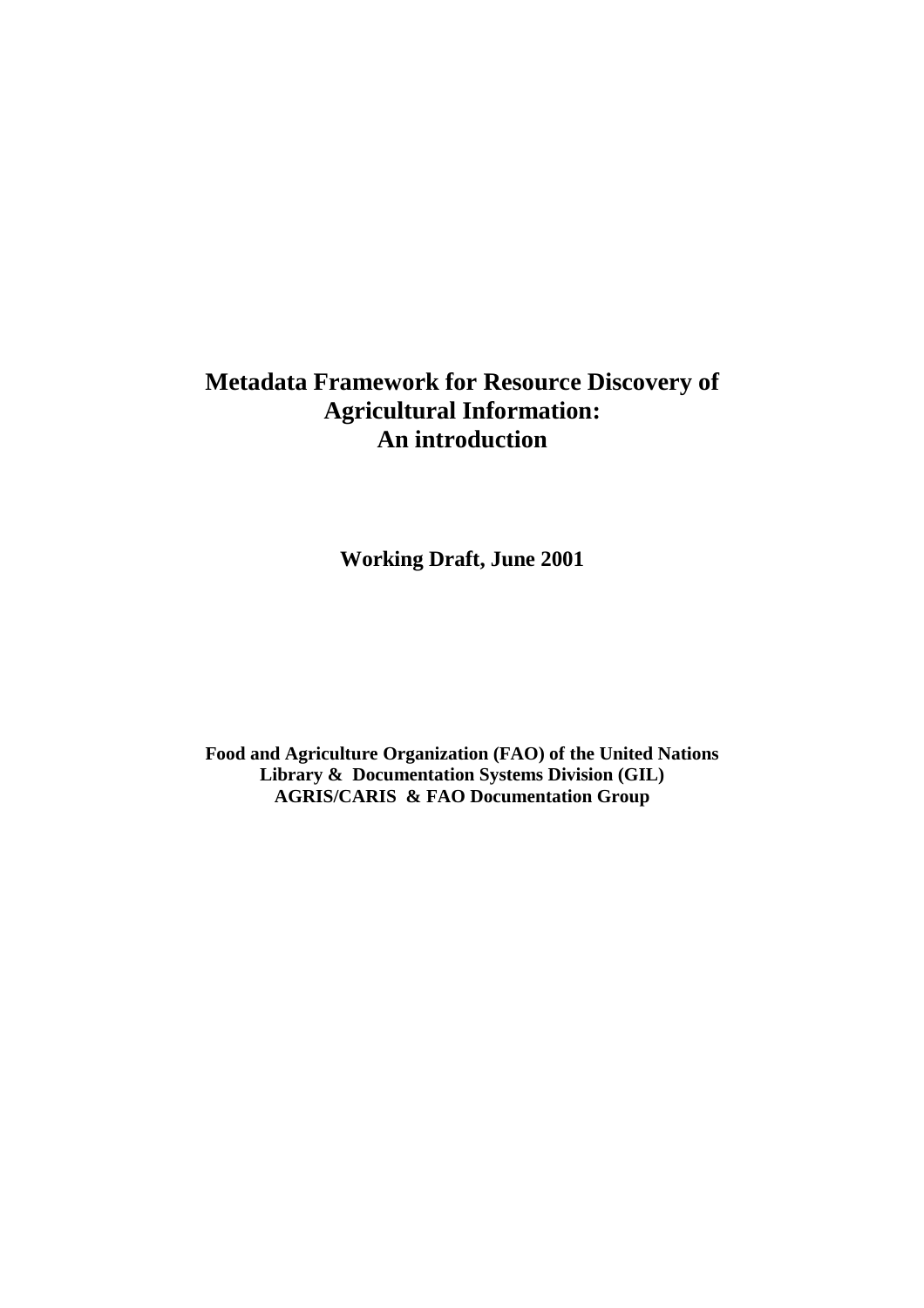## Preface

Network technologies have helped to lower many of the geographical barriers that impede access to information resources, but other obstacles have appeared in their place: one is the heterogeneous use of resource descriptions; another, more serious, is the lack of resource description at all.

Resource description varies depending on the structure, type and content of resources; it also varies with the interests of the information keepers responsible for the management of these resources. The cross-domain information needs of users who require access to information about relevant resources irrespective of where they are located, how they have been stored or by whom, means that nowadays users need to query more than one domain-specific information system in parallel while information managers seek to have a system that enables access to separately managed collections in-house.

To meet such information demands, a framework needs to be developed that would allow users to access information regardless of the above-mentioned barriers while giving the managers better control of information management and preservation. One main step forward in the development of such a framework, is the creation of a low barrier metadata format that allows for interoperability between cross-domain information systems. The Dublin Core initiative is a potential example of such a format; the initiative has many positive characteristics that distinguish it as a prime candidate for resource description for the primary goal of electronic resource discovery.

This proposal is part of a report on the work in progress to develop a metadata framework for resource discovery of agricultural resources. The document summarises the progress in the development of a metadata set for description of documents and document-like resources in agricultural sciences. The document also discussed the full description and the technical frameworks to be used for the proposed elements.

The report presents the objectives, the methodology and expected results of the development of a standard metadata format for resource description with the main purpose of resource discovery in the domain of agriculture.

The recommendations are based upon the proposed elements of the Dublin Core Metadata Initiative (DCMI). Research on the development of a framework is ongoing and sets a forum for discussion and participation amongst interested parties in the domain of agriculture. The work will be posted on various forums to target this audience.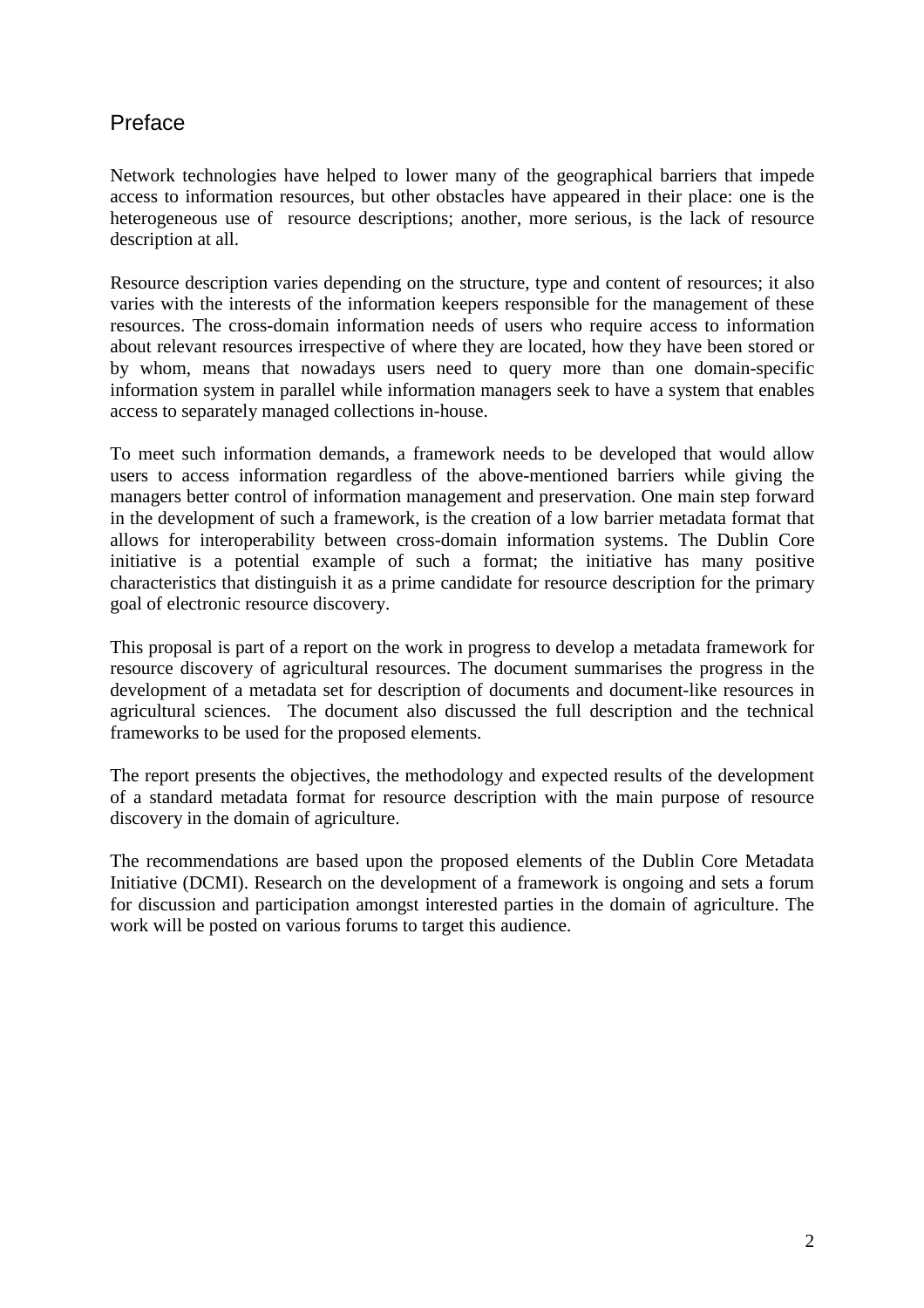#### **Introduction**

The main project proposal consists of a metadata set of core elements and qualifiers that are generic to the description of agricultural resources. This includes description of project and document resources.

However, this document presents a further development of a specific application profile for description of document and document-like agricultural resources. This gives an example of how a unique application profile can be developed from the generic metadata set. This metadata set describe a minimum level format to allow interoperability between different islands of information.

#### **Objectives**

- 1. To facilitate resource discovery
- 2. To assist the management of resources by its owners
- 3. To enable interoperability between different metadata structures through a minimum low format.
- 4. Develop a metadata set that is compliant with other standards such as (MARC, ISBD) and new emerging ones like the Dublin Core Metadata Initiative
- 5. Develop a metadata set using new tools such as Resource Description Framework (RDF) in HTML and XML, which aid in the exchange of information through:
	- providing better search engine capabilities which will assist retrieval for both internal and external search engines
	- allow inter-operability between applications and
	- support automated processing of web resources

### Methodology

In several logical-framework sessions, the group has:

- Developed a conceptual map of the kind of information resources used in agriculture.
- Evaluated standards and common resource description practices in use in the domain of agriculture.
- Identified several sets of agricultural information resources; however, the main project focuses on the description of project, document and document-like (bibliographic) resources. A pool of elements was identified which consists of qualifiers for project and document/document-like resources. The proposed qualifiers conform to the guidelines that are defined by the DC Metadata Initiative.
- Developed a specific application profile for description of document and document-like resources
- Made a full element description for document and document-like resources using the set of attributes recommended by the Dublin Core Metadata Initiative.
- From discussions and considerations within the working group and suggestions from other sources within the agricultural domain, a list of 13 elements for agricultural resources description was proposed.